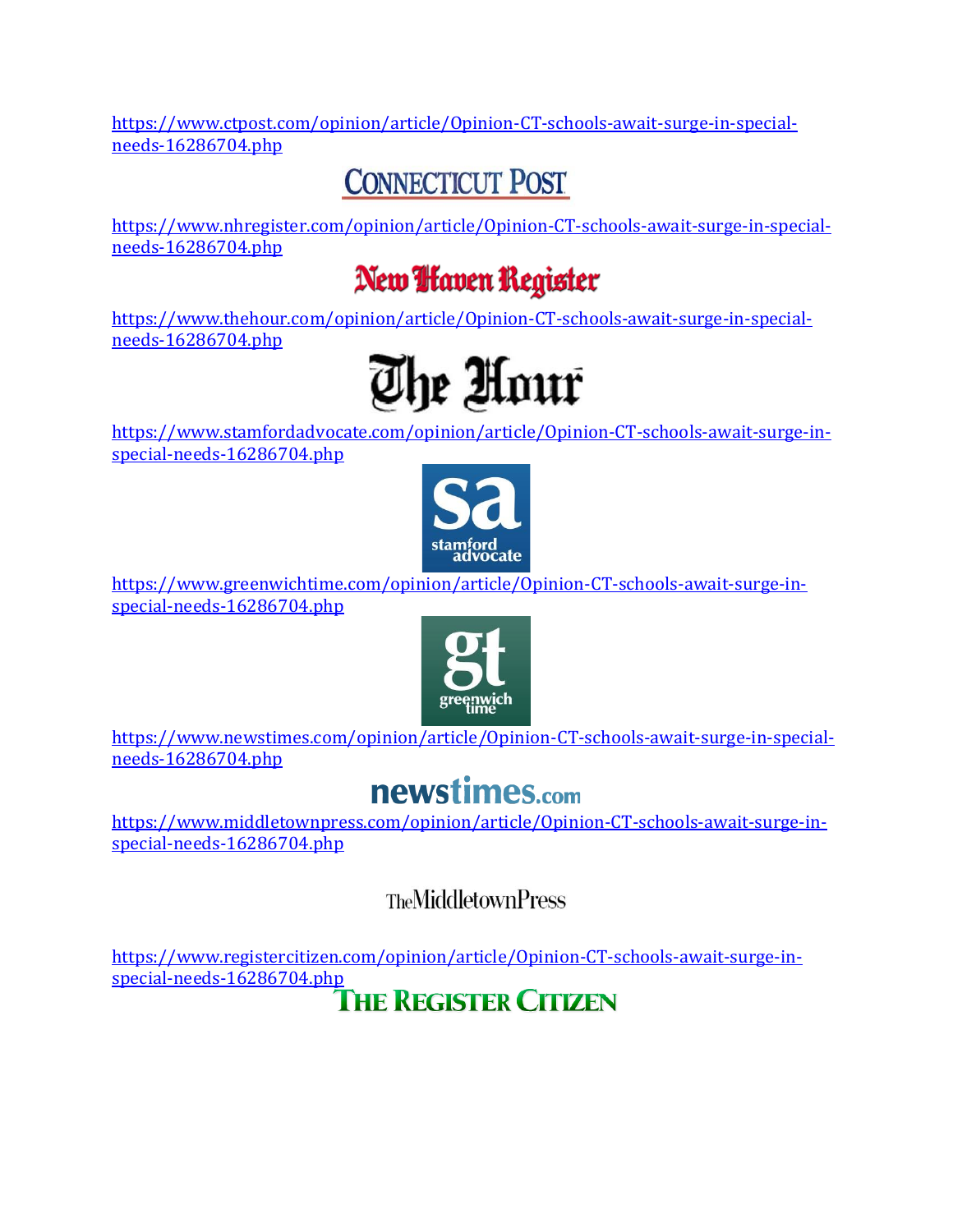## Opinion: CT schools await surge in special needs applications



*This artwork by Donna Grethen relates to mental health.Donna Grethen / Tribune* It's summertime and the living might be easy for some who see this interlude as an escape from school-related issues, but for parents of special needs children this is the season for proactivity, particularly regarding contact with appropriate school personnel.

Since many students with special needs have not been identified during the COVID pandemic, public education professionals expect a surge in applications for special needs designations this summer as districts decide whether to return to "on-site" schooling. Thus, parents must act quickly to ensure their child is scheduled for testing.

There have been many changes in educational formats due to the COVID pandemic, including conducting remote, as opposed to in-person, Planning and Placement Team (PPT) meetings — a practice that is likely to continue indefinitely. These meetings between parents, teachers, social workers, school psychologists and other relevant personnel, are required to prepare an Individualized Educational Program (IEP) for special needs students, among other issues. Conducting meetings through video conferencing benefits parents who won't have to take as much time off work to attend them, and it allows special needs advocates and attorneys to attend far more meetings on a daily basis.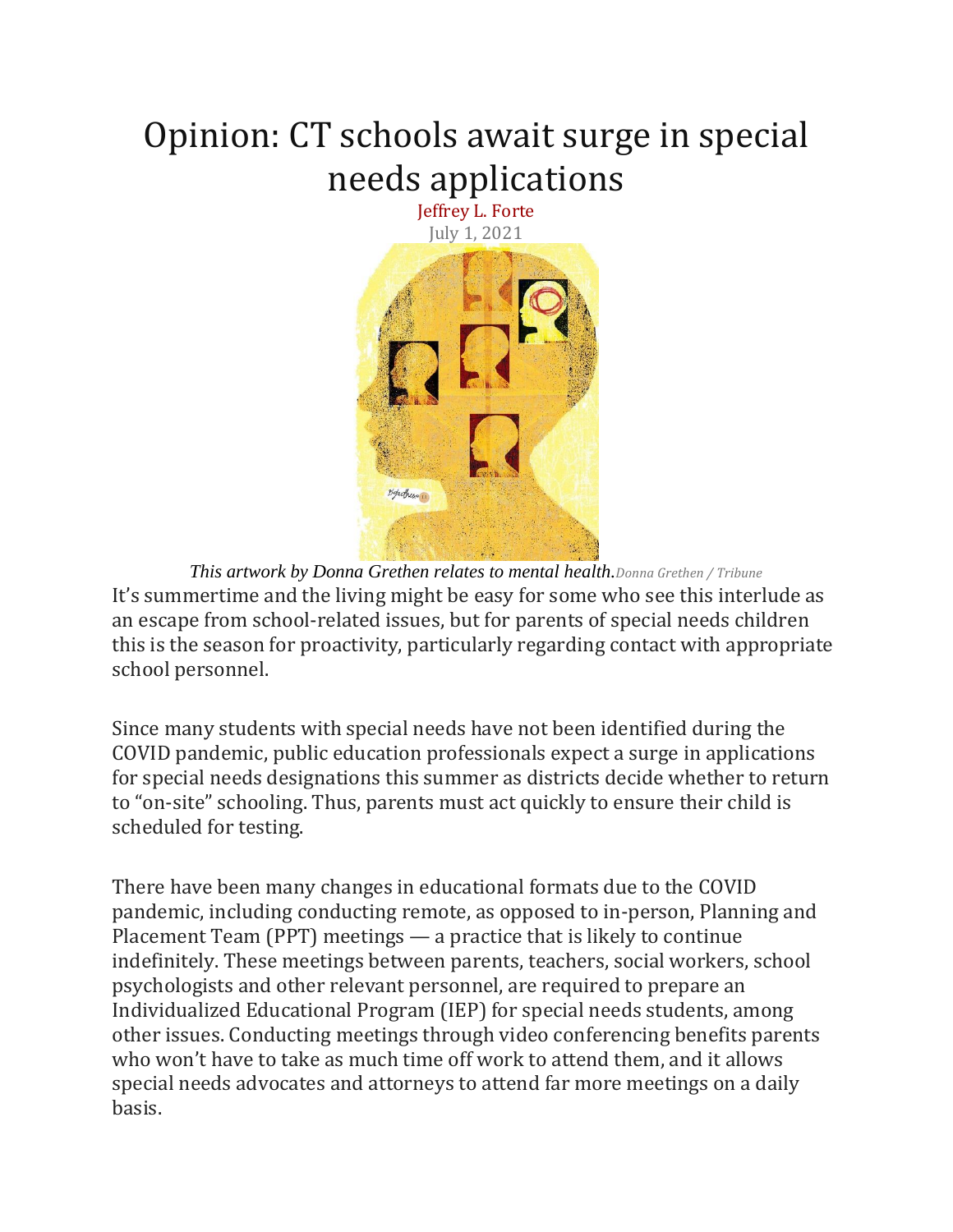Remote meetings aren't likely to supplant face-to-face meetings entirely, however, and in-person meetings can still be scheduled when the situation warrants it.

Parents of special needs children, or those who believe that their child might have special needs, should be aware that although the past school year of virtual classrooms has ended, preparations for the coming year are proceeding quickly. Many school districts have not yet decided whether to return to on-site instruction, or continue with remote learning, or a combination. The ultimate decision may be a matter of the number of students in the district, and the COVID stats for that community.

Since this decision could have a significant impact on the educational outlook for special needs students, parents must contact the appropriate personnel in their school district, if they want a voice in this decision.

Some students, for instance, may live in a home where there is an immunocompromised resident who could be adversely affected by a return to on-site schooling. Can school districts provide remote access for students who have such issues, or who have "school refusal" or "school anxiety disorders? If a district offers choices, does it face a "If you offer it to one you have to offer it to all," situation? What happens to students who do better with remote learning if the remote learning option is withdrawn? Some medical experts also are predicting another COVID "surge" in the winter, which also could impact the decisionmaking process.

Last year, with remote learning the norm, parents had an opportunity to observe their children in an educational setting and see for themselves if their child was struggling. Such observations can help obtain eligibility referrals for students who have not been identified as a special needs student. If a parent had to help their children log in daily, or assist with academic tasks, those issues can be included in a parental concern letter to the school district.

Proactive families who have collected data documenting their student's educational requirements, should express their concerns to the appropriate district personnel immediately, so the process can begin as soon as possible.